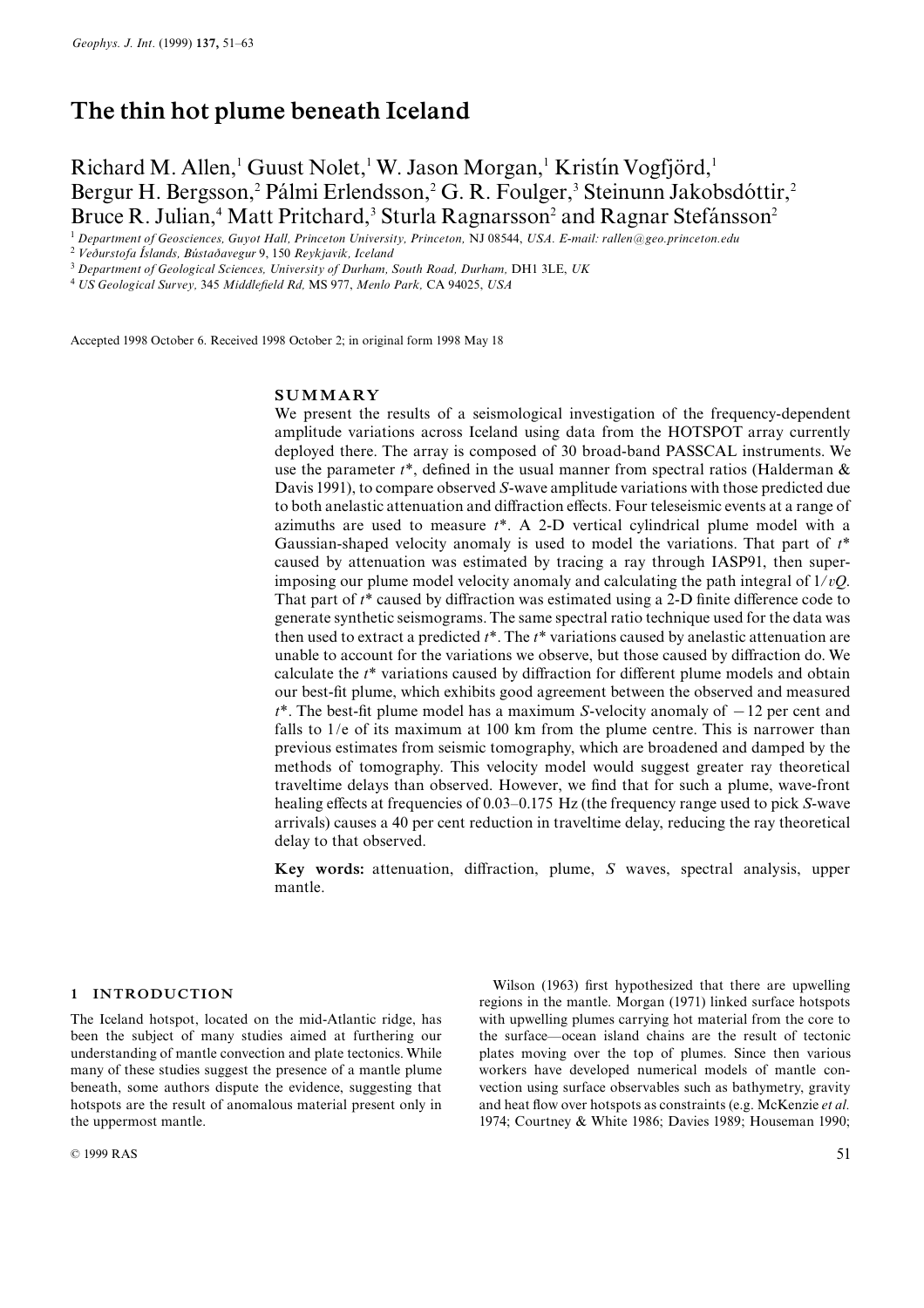Olsen 1990; Sleep 1990; Watson & McKenzie 1991; Ribe et al. 1995). Many of these models provide quantitative predictions of the plume flux; however, there is usually a trade-off between plume diameter and temperature anomaly which is not well constrained.

An alternative approach of obtaining information about plume structure is seismic tomography. Tryggvasson et al. (1983) conducted the first such study in Iceland and found a vertical region of low velocity in the depth range 0-400 km. More recently, Wolfe et al. (1997) published a tomographic image which showed a more continuous low-velocity region extending from 100 km down to 400 km with a vertically cylindrical geometry.

In this paper we present evidence not only for the existence of a plume beneath Iceland, but also for its radius by studying the diffraction effects of the plume on seismic energy passing through it. We consider amplitude variations of shear-wave arrivals in Iceland as a function of frequency and position. To do this we use the parameter  $t^*$ , which in the past has primarily been used to study anelastic attenuation,  $Q$  (e.g. Lees  $\&$ Lindley 1994; Slack et al. 1996). In the case of Iceland, however, we find diffraction to be the dominant control on amplitude variations as observed using the parameter  $t^*$ , not anelastic attenuation. We model these effects using a finite difference code and compare the results to those observed for several events recorded on the HOTSPOT array across Iceland. This technique provides an alternative method to seismic tomography for measuring the size of the plume in terms of its diameter and velocity anomaly.

We note the recent paper by Tilmann et al. (1998), published since this paper was reviewed. In it they conduct a theoretical study of scattering from a vertical cylinder of low-velocity material. Their predicted amplitudes are very similar to those we present here.

## $2 \t t^*$

The parameter  $t^*$  (with units of seconds) was originally defined in terms of anelastic attenuation,  $Q$ , where

$$
t^* = \int_{\text{path}} \frac{dx}{vQ} \tag{1}
$$

and

$$
A = A_0 e^{-\pi t^* f} \tag{2}
$$

f is frequency and v is seismic velocity. The quantity  $t^*$  has been used in many studies as a first step towards obtaining a  $Q$ model. First  $t^*$  is obtained from the data, then normal tomographic inversion techniques may be used to calculate a 3-D Q model for the subsurface beneath the station array, given a velocity model. Several methods of obtaining  $t^*$  are available. depending on whether the data sources are local (Lees  $\&$ Lindley 1994; Wu & Lees 1996), regional (Myers, personal communication, 1996) or teleseismic (Taylor et al. 1986; Halderman & Davis 1991; Slack et al. 1996; Bhattacharyya et al. 1996). The method we use is most similar to that of Halderman & Davis (1991), and uses a spectral ratio technique.

It is commonly assumed that attenuation is the dominant cause of amplitude variations, and an accepted method for measuring this  $t^*$  is as follows: The data are first timewindowed around the shear-wave phase of interest and the

Fourier transform calculated. To calculate the spectral ratios the amplitude spectrum of one station is divided by that of another, which removes the source signal and common path effects, leaving instrument effects and anelastic attenuation differences:

$$
\frac{A_i(f)}{A_j(f)} = \frac{G_i(f) e^{-\pi t_i^* f}}{G_j(f) e^{-\pi t_j^* f}},
$$
\n(3)

where the indices  $i$  and  $j$  represent different stations,  $A$  is the amplitude spectrum,  $G$  represents the instrument effects and  $f$ is the frequency. We take the natural logarithm to obtain

$$
\ln \frac{A_i}{A_j} = \ln \frac{G_i}{G_j} - \pi f(t_i^* - t_j^*). \tag{4}
$$

The difference  $t_i^* - t_j^*$  (or  $\delta t_{ij}^*$ ) is calculated for all pairs of stations by fitting the best-fit straight line to  $\ln(A_i/A_i)$  versus frequency.

Apart from an unknown baseline, individual  $t^*$  values can be computed from these differences. As we shall show, attenuation is not the dominant control on these  $t^*$  variations in Iceland, so to avoid confusion we use the symbol  $s^*$  for our *measured* value of  $'t^*$  from the data. We continue to use the symbol  $t^*$  when referring to the ' $t^*$ ' variations due to attenuation, but we use  $d^*$  for variations due to diffraction effects

Diffraction effects probably have an effect on amplitude which varies with frequency in a more complicated manner than  $(2)$ , depending on the shape of the diffracting anomaly. However, experience shows that amplitude spectra or their ratios often have a large variance and any modelling more sophisticated than a linear fit to  $\ln(A_i/A_j)$  is unwarranted. This implies that our measured value  $s^*$  is due to the sum of attenuation  $(t^*)$  and diffraction  $(d^*)$  effects:

$$
s^* = t^* + d^* \,. \tag{5}
$$

Although we do apply the same measurement technique to the data in our study, we refrain from a simplified interpretation in terms of attenuation  $t^*$  only. No adequate inversion method is available to model the diffraction effects we observe. Rather, we shall try to model our observations of  $s^*$  by comparing them with direct finite difference calculations of the diffracting effects  $(d^*)$  of simplified plume models, and ray theoretical calculations for the expected effect of attenuation  $(t^*)$ . We note that  $t^*$  observations are in general notoriously noisy, so we shall not try to obtain more than a qualitative fit.

As defined above, anelastic attenuation has a very simple effect on  $t^*$ : it is the path integral of  $1/vQ$ . High attenuation (low  $Q$ ) results in a high value of  $t^*$ . We expect the high-temperature plume beneath Iceland to be more highly attenuating than the mantle material around. This would be observed in the data as high positive values at stations where the ray has travelled through the most plume material, and negative values at stations which do not sample the plume (the negative values are due to the subtraction of the mean  $t^*$ value). In terms of the gradient of the amplitude spectrum, the plume attenuates the high frequencies resulting in a reduced gradient or positive  $t^*$  value.

Diffraction of rays due to velocity variations is more complex than anelastic attenuation. A low-velocity cylindrical plume acts like a lens: rays refract around it causing focusing.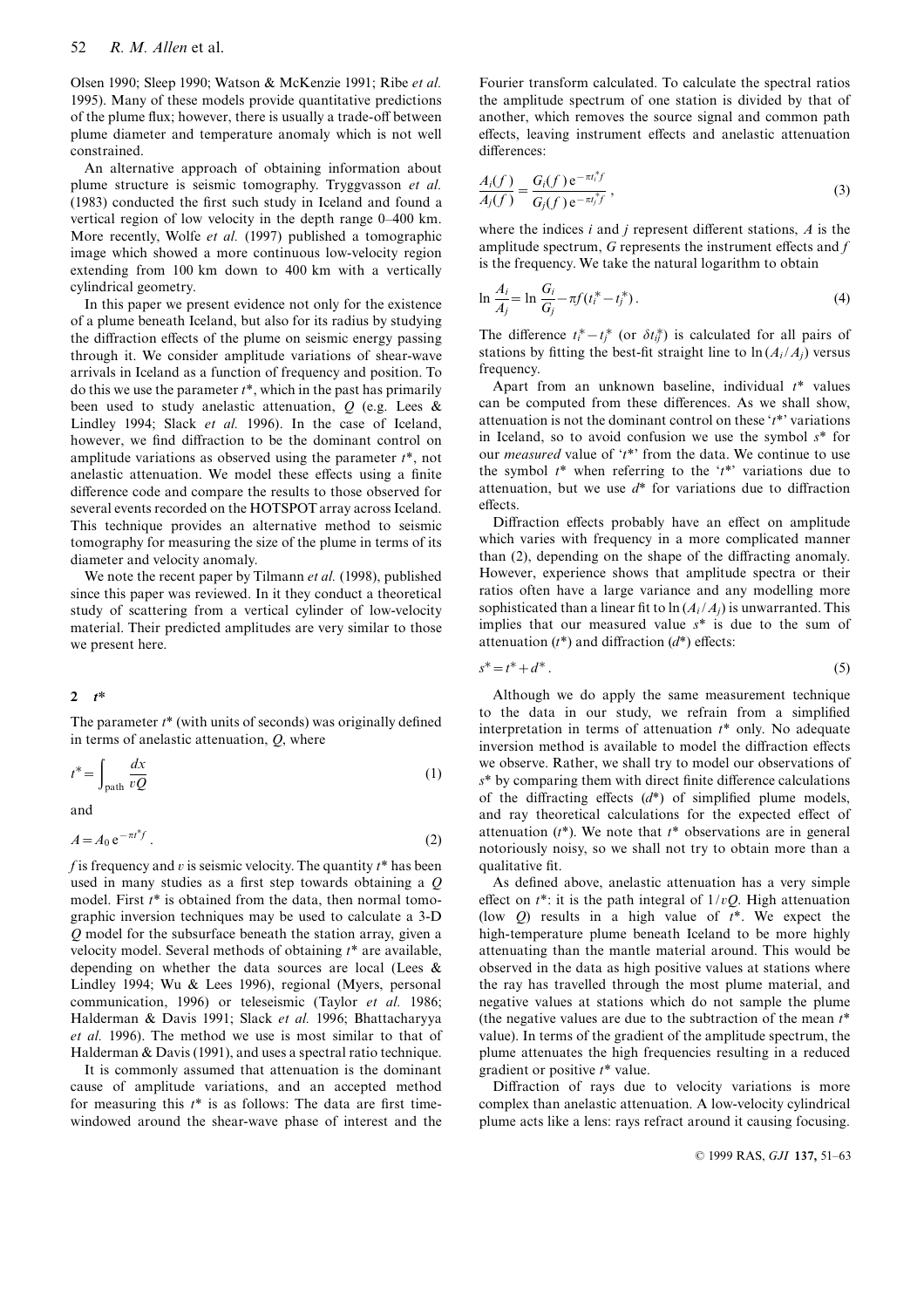The focusing is frequency-dependent, however. If high frequencies are focused more strongly than low frequencies—an effect we would expect in the wake of the plume—we should observe low or negative values of  $d^*$ . Conversely, in the shadow zones where low frequencies can penetrate more easily, high values of  $d^*$  are expected.

## 3 DATA

## 3.1 The network

The data used in this study come from the HOTSPOT network (Fig. 1), a PASSCAL array deployed across Iceland from summer 1996. The network consists of 30 broad-band instruments deployed to complement the SIL network, giving good coverage everywhere on the island. The SIL network is a permanent network operated by Vedurstofa Islands consisting of approximately 30 stations with broad-band or short-period sensors. Five of the SIL locations were temporarily provided with a PASSCAL broad-band sensor. The SIL stations are concentrated in the southwest and north of Iceland where seismic activity and population are higher. The HOTSPOT instruments cover the rest of Iceland with a typical station spacing of 50 km.

The PASSCAL instruments are mainly Guralp CMG3- ESPs, although there are four Guralp CMG-40Ts and one Guralp CMG-3T. The instruments are connected to DAS digitizers recording at 20 samples per second. The data are stored on field disks which are changed every 1-4 months. A GPS clock operates at each station. The HOTSPOT network remained in Iceland until August 1998.

The PASSCAL instruments are at temporary sites. Data quality compares well with a borehole instrument located in Iceland (Global Seismic Network station BORG). Fig. 2 shows a comparison plot of four broad-band waveforms



Figure 1. Map showing the locations of the 35 PASSCAL stations. The numbered dots show the HOTSPOT network, consisting of 30 stations. The remaining dots represent the PASSCAL instruments operating as part of the SIL network. The apparent gaps to the north and southwest are ¢lled by the permanent SIL network, not shown here. The square is BORG, part of the Global Seismic Network. Typical station spacing is 50 km.

© 1999 RAS, GJI 137, 51-63



Figure 2. Example of the data quality from the temporary HOTSPOT network compared to BORG, a borehole instrument which is part of the Global Seismic Network. The broad-band record is from the 1996 July 20 event in the Aegean. The four stations are all located in a cluster in western Iceland. See Fig. 1 for locations.

recorded for the same teleseismic event. The data are from BORG and H01, H02 and H05, the three HOTSPOT stations surrounding BORG (Fig. 1). The signal-to-noise ratio is similar at the temporary and the borehole stations. The poor signal-to-noise ratio is due to the high microseismic noise level. Comparisons of the amplitude spectra are available at http://geo.princeton.edu/~rallen/research/HOTvsBORG.

#### 3.2 Microseismic noise

Microseismic noise is high on all instruments in Iceland as no point is far from the Atlantic Ocean. Fig. 3 shows a typical spectrum. It is from a vertical-component recording lasting 1200 s without any seismic arrivals. The single microseismic noise peak is consistently at 0.25 Hz and noise levels are significant between 0.2 and 0.8 Hz. This noise peak dominates any signal within this frequency range with the exception of magnitude  $\sim$  4 or greater local events.

#### 3.3 Measurement of s\*

As described above we use a spectral ratio technique to obtain  $s^*$  from the shear-wave arrivals. The data are first timewindowed around the phase of interest. The window length is chosen for each event to optimize the signal-to-noise ratio. Time-window lengths varied between 50 and 80 s. Fig. 4(a)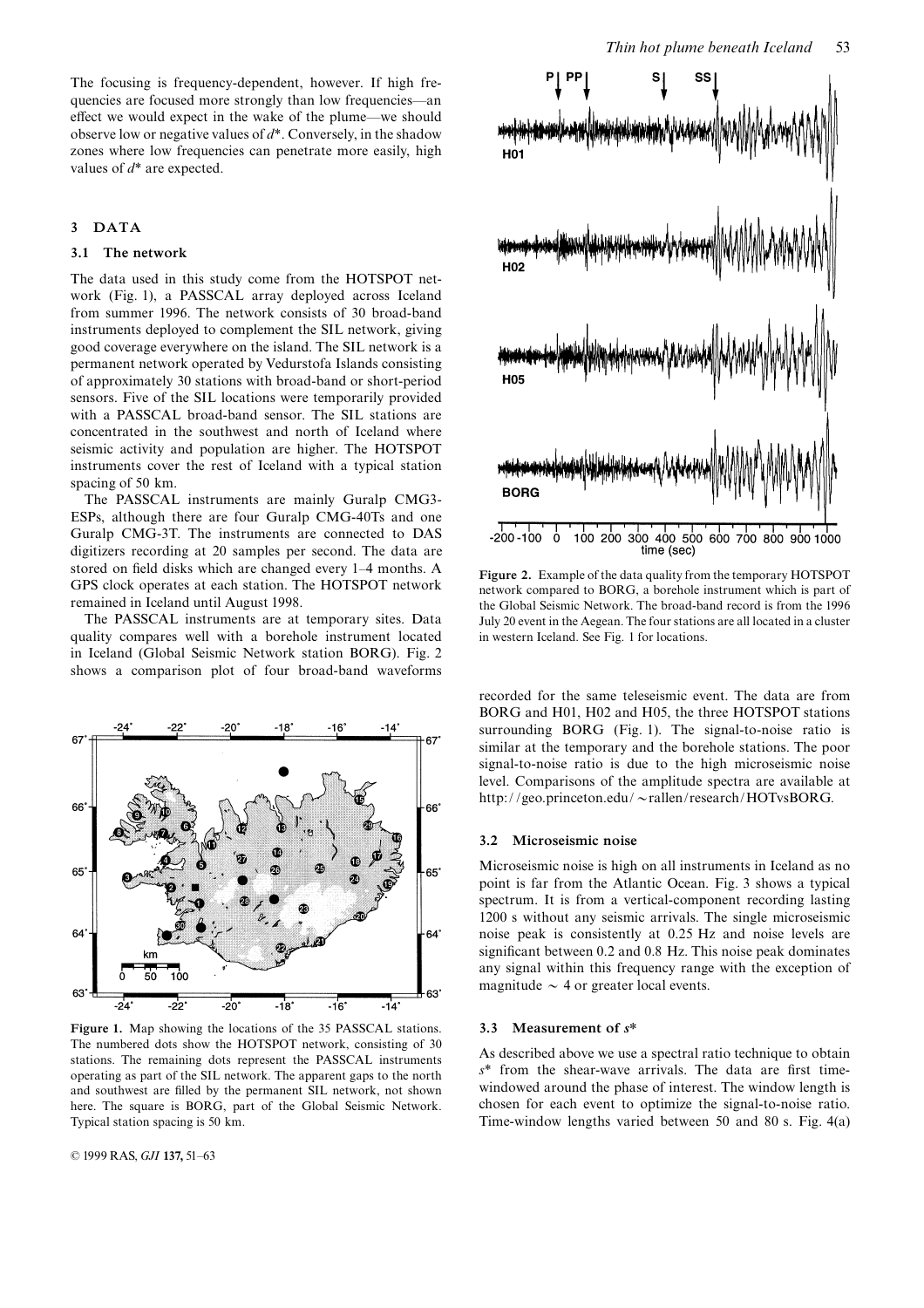

Figure 3. Amplitude spectrum calculated from 1200 s of noise from HOTSPOT station 13. There were no earthquake arrivals during this period. It shows the characteristic microseismic noise peak for Iceland at 0.25 Hz which dominates all arrivals in this frequency range other than local earthquakes greater than magnitude  $\sim$  4.

shows waveforms from two stations for the 1996 July 20 Aegean event (Table 1); the SS arrival is indicated. The Fourier transform is calculated, both for the S arrival and a time window of equal length just before the arrival, as an indicator of the noise levels. Figs 4(b) and (c) show the amplitude spectra of the signal and noise windows for the seismograms in Fig. 4(a). Such plots allow the selection of frequency windows where the signal-to-noise ratios are good. We only used frequencies where the signal-to-noise ratio was greater than 5. A typical useful range was 0.03–0.175 Hz. This frequency window is below the microseismic noise peak and extends down to the natural frequency of the instrument. The amplitude spectrum of one station is divided by that of another to obtain the spectral ratio (Fig. 4d), and the best-fit gradient calculated. We do this for all unique pairs of stations.

Fig. 5 illustrates the variation in closeness of fit of the linear approximation to the spectral ratios. The best-fit line was obtained by minimizing the sum of the absolute misfits. For each of the  $\delta s_{ij}^*$  fits we obtain a mean absolute deviation as an estimate of the goodness of fit. Fig.  $5(a)$  is a histogram of the mean absolute deviation values for the 785  $\delta s_{ij}^*$  fits from the four teleseismic events (Table 1). As an example of the goodness of fit, Figs 5(b) and (c) show the spectral ratios for different pairs of stations from the 1996 November 12 Peru event and the 1996 November 19 Kashmir event, respectively. The best-fit line is also shown. The mean absolute deviations of the points from the best-fit lines are 0.280 and 0.489 for Figs 5(b) and (c), respectively. 50 per cent of the  $\delta s_{ij}^*$  measurements have a smaller mean absolute deviation than Fig. 5(b). 90 per cent are better than Fig. 5(c).

The values of  $s^*$  are obtained from all  $\delta s^*_{ij}$  by least squares, in a similar way to that used by Van Decar & Crosson (1990) to calculate relative traveltimes. Once the additional constraint that the sum of  $s^*$  equals zero for each event is added, the relative values of  $s^*$  take the form

$$
s_i^* = -\sum_{j \neq i} \delta s_{ij}^*,\tag{6}
$$

where  $i$  is the index of the station for which  $s^*$  is being calculated and  $j$  is that of the other stations.

We present in this paper the  $s^*$  measurements from four teleseismic events that occurred in the first six months of the HOTSPOT deployment. They are at a range of azimuths, perpendicular and oblique to the Neovolcanic Zones (representing the mid-Atlantic ridge through Iceland). We use the S or SS arrival, depending on which has the higher signal-to-noise ratio. The event parameters are shown in Table 1.

## 4 MODELLING FREQUENCY-DEPENDENT AMPLITUDE VARIATIONS

### 4.1 Modelling the plume

We wish to estimate the effects of both anelastic attenuation and diffraction on the measured value of  $s^*$ . To do this we use a simple 2-D vertically cylindrical plume model with a Gaussianshaped velocity perturbation,  $\delta v$ , from some background earth velocity model,

$$
\delta v = \delta v_{\text{max}} \,\mathrm{e}^{-\left(\frac{x^2}{l^2}\right)},\tag{7}
$$

where  $\delta v_{\text{max}}$  is the maximum S-velocity perturbation at the centre of the plume,  $x$  is the radial distance from the plume centre and  $l$  is the Gaussian width. We vary the size and velocity anomaly of the plume using l and  $\delta v_{\text{max}}$ , respectively. This 2-D cylindrical plume is a first approximation to true plume structure. It does not include any non-radially symmetric features such as the mid-Atlantic ridge. Our data do not show much variation with azimuth, suggesting that a radially symmetric model is adequate.

We will refrain here from referring to a plume radius or diameter as this requires an arbitrary choice of how much the velocity perturbation must have decayed towards the background. Instead, we will refer to  $l$ , the radius at which the velocity anomaly is 1/e of the maximum, which is what some authors refer to as the radius.

The use of a Gaussian-shaped plume model is based on theoretical calculations of plume flow (Loper  $&$  Stacey 1983) and is used in most calculations (e.g. Ribe et al. 1995; Ito et al. 1996). A Gaussian variation also conforms to observations. Fig. 6 shows data points (squares) from Wolfe et al. (1997) and the best-fit Gaussian curve to their data, which provides an excellent fit. The data points were measured from the 2-D

Table 1. Event parameters and phases used for the four events. The epicentral distance is to the centre of Iceland.

| Date      | Time                                         | Lat. | Long. | Ms Backazimuth $\Delta$ |              | Phase         | Region  |
|-----------|----------------------------------------------|------|-------|-------------------------|--------------|---------------|---------|
| 20 Jul 96 | $00:00:42.7$ 36.3049°N 27.0194°E 6.2         |      |       | $116^\circ$             | $38.6^\circ$ | SS            | Aegean  |
|           | 9 Oct 96 13:10:52.0 34.4923°N 32.1185°E 6.8  |      |       | $110^\circ$             | $42.1^\circ$ | S             | Cyprus  |
|           | 12 Nov 96 16:59:43.4 14.8955°S 75.4865°W 7.3 |      |       | $-125^\circ$            | 88.7°        | S             | Peru    |
|           | 19 Nov 96 10:44:45.1 35.2285°N 78.2498°E 7.1 |      |       | 68°                     | $599^\circ$  | $\mathcal{S}$ | Kashmir |
|           |                                              |      |       |                         |              |               |         |

© 1999 RAS, GJI 137, 51-63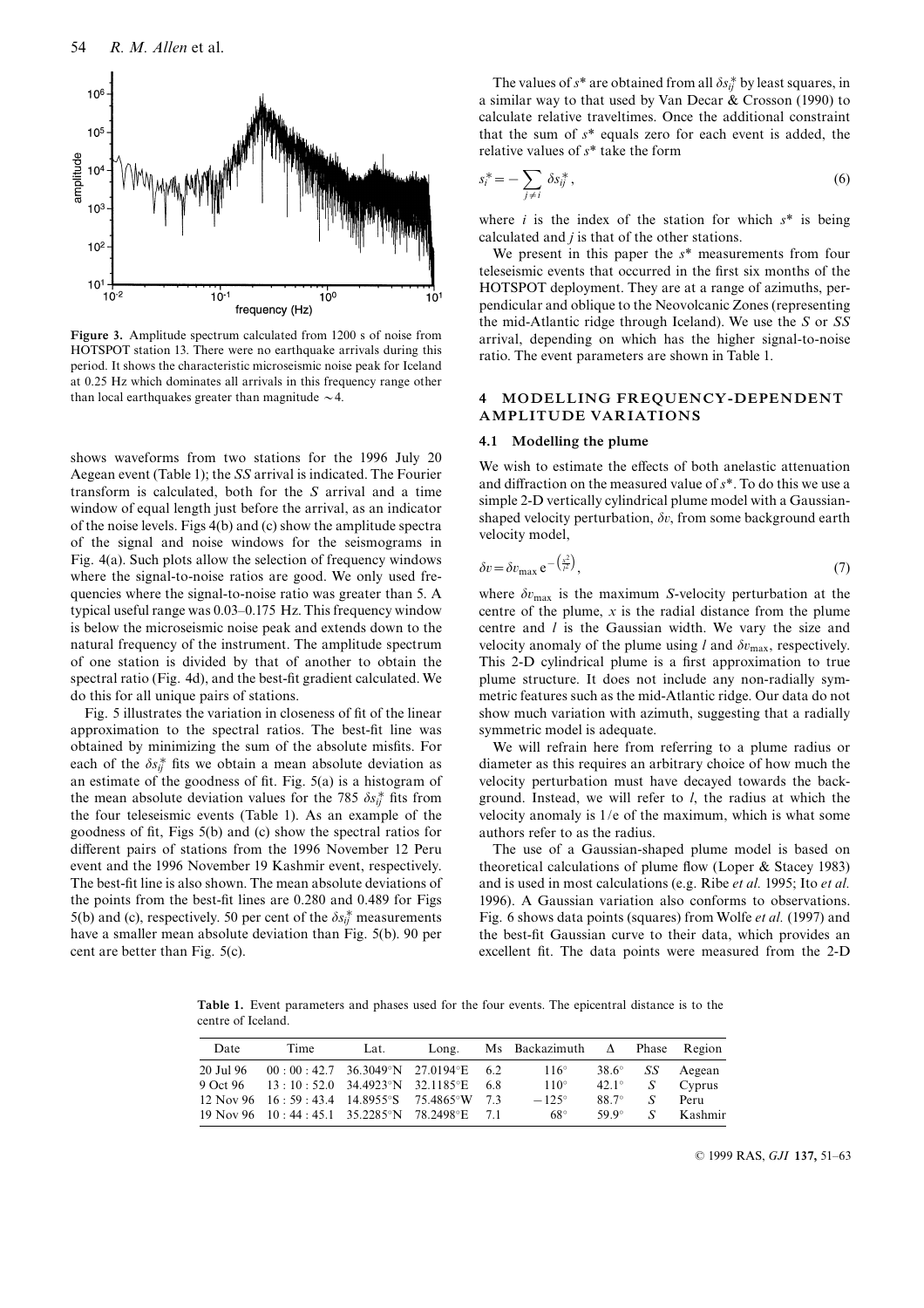

Figure 4. (a) Broad-band waveforms from HOTSPOT stations H02 and H05 for the 1996 July 20 Aegean event. The SS arrivals have been aligned as indicated by the vertical bar. The time window used in this case was 60 s as indicated by the darker grey box. A window of equal length prior to the arrival was used to calculate the noise spectra as shown by the light grey box. (b) Amplitude spectra for H02: the solid line shows that of the signal time window, the dashed, the noise time window. The vertical scale shows the natural logarithm of the amplitude. The shaded box represents the frequency window used to calculate the spectral ratio. At lower frequencies we approach the natural frequency of the instrument, at higher, we enter the microseismic noise band. (c) Amplitude spectra for H05. (d) Spectral ratio for stations H02 and H05. The dots represent the data. The line is the best-fit linear trend to the data within the useful frequency window.

section published in Wolfe et al. (1997). They were measured at a depth of 300 km, which provides an average radius for the plume velocity model of Wolfe et al. (1997), and is also typical for the depth at which rays used in this study pass through the



Figure 5. Closeness of fit of the linear approximation to the spectral ratios. (a) Histogram of the mean absolute deviation of data points from the best-fit line for the 785  $\delta s_{ij}^*$ . (b) Spectral ratio between stations H02 and H12 for the November 12 Peru event. The mean absolute deviation from the best-fit line is 0.280. The mean absolute deviation for 50 per cent of all the  $\delta s_{ij}^*$  are better than this. (c) Spectral ration for H04 and H30 from the 1996 November 19 Kashmir event. The mean absolute deviation is 0.489; 90 per cent of all the  $\delta s_{ij}^*$  are better than this.

plume beneath Iceland. The data are percentage deviations of the shear-wave velocity model from their background velocity model. The best-fit Gaussian curve through the data has an  $l$  of 175 km and a  $\delta v_{\text{max}}$  of  $-4.2$  per cent. We shall refer to this model as Plume1.

#### 4.2  $t^*$ —anelastic attenuation

To study the effect of anelastic attenuation on  $t^*$  we use a ray theoretical approach. We trace a ray through the IASP91 earth model from a receiver on the surface down to the turning point. We stop at the turning point as we are only interested in relative variations between rays sampling different portions of the plume. The distance of the turning point from the plume is sufficiently large that the plume has no effect beyond this distance. We use this ray path and trace it through our Gaussian plume computing the path integral of  $dx/vQ$ . Velocity is determined as a perturbation from IASP91 and  $Q$  is obtained from the velocity. This is achieved by combining two of the relationships from Nataf & Ricard (1996). They use the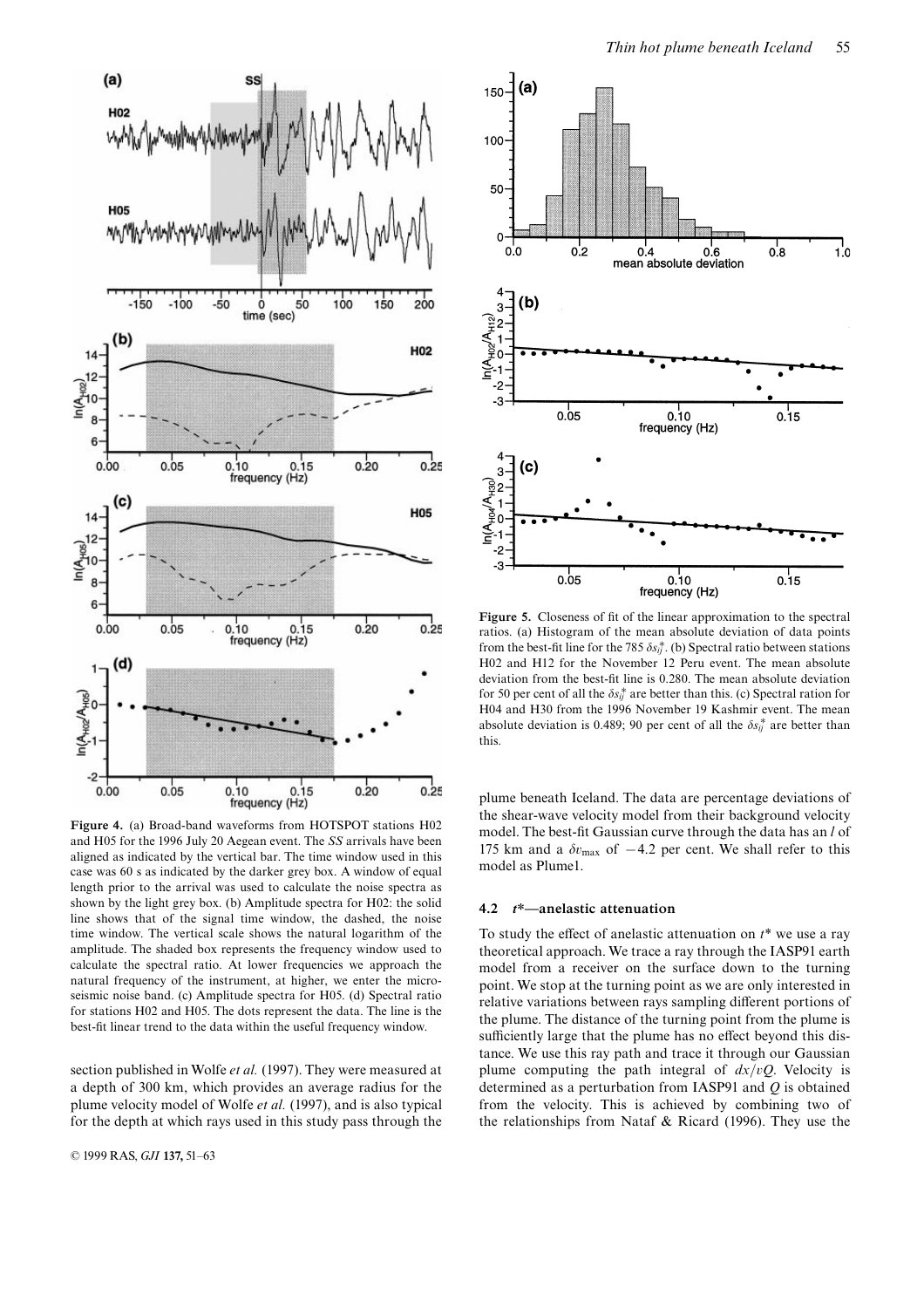

Figure 6. Plot of Gaussian plume models in percentage velocity perturbation. The squares represent the values from Wolfe et al. (1997). The perturbations were measured at 300 km depth. The line through them is the best-fit Gaussian which has  $dv_{\text{max}} = -4.2$  per cent and  $l=175$  km; we refer to this model as Plume1. The other two lines represent the other plume models, Plume2 and Plume3. The Gaussian which forms Plume2 ( $dv_{\text{max}} = -7.4$  per cent and  $l = 100$  km) has the same integral as Plume1, which corresponds to near-preserved traveltime delays. Plume3 is our best-fit model ( $dv_{\text{max}} = 12$  per cent and  $l=100$  km); it does not preserve traveltime delays but wave-front healing compensates for this.

following constitutive law:

$$
X(T, z) = [X_0 + zX_z][1 + X_T(T - T_{\text{ref}})],
$$
\n(8)

where  $X$  represents density,  $P$ - or  $S$ -velocity or the natural logarithm of attenuation. By substituting the S-wave velocity and the attenuation versions of this equation into one another we remove the temperature dependence and obtain a relationship for attenuation in terms of S-velocity and depth:

$$
\ln Q(\beta, z) = [\ln Q_0 + z \ln Q_z] \bigg[ 1 + \frac{\ln Q_T}{\beta_T} \bigg( \frac{\beta}{\beta_0 + z \beta_z} - 1 \bigg) \bigg] , \qquad (9)
$$

where  $Q$  is the anelastic attenuation at depth  $z$  and the shearwave velocity is  $\beta$ . This approximation was experimentally justified by Lebedev & Nolet (1997). For this calculation we used values of the constants  $Q_0$ ,  $Q_z$ ,  $Q_T$ ,  $\beta_0$ ,  $\beta_z$  and  $\beta_T$  for olivine, which are shown in Table 2.

Table 2. Constants used in anelastic attenuation calculations. All values are for olivine and are taken from Nataf & Ricard (1996).

| Constant       | Value                 |
|----------------|-----------------------|
| $\ln Q_0$      | 3.1                   |
| $\ln Q_{\tau}$ | $5 \times 10^{-3}$    |
| $\ln Q_T$      | $-9 \times 10^{-4}$   |
| $\beta_0$      | 4.15                  |
| $\beta_z$      | $1.75 \times 10^{-3}$ |
| ß÷             | $-1.1 \times 10^{-4}$ |

Using Plume1 we calculate  $t^*$  due to anelastic attenuation and compare it to s\* measured from the data. Fig. 7 is a plot of the calculated and observed values of  $t^*$  and  $s^*$  from the Cyprus event (Table 1). The colourscale shows the calculated values due to rays moving through the plume beneath Iceland; the arrow gives the source azimuth. The mean value of  $t^*$  was subtracted from all values, which results in slightly negative values of  $t^*$  for rays which sample little of the plume; that is, in the area nearest the event and towards the sides of the plume. The rays arriving furthest from the event have sampled most of the plume and accordingly have the highest values of  $t^*$ . The variation in  $t^*$  between the zero effect away from the plume and the maximum is a simple monotonic increase as the ray samples more of the plume. Increased anelastic attenuation can only result in increased positive values of  $t^*$ . The map of Iceland and observed values of s\* (black numbers) have been rotated so the backazimuth of the event is parallel to the ray propagation direction in the model. The data show both positive and negative values of  $s^*$ . However, they have a very different pattern to  $t^*$ . The highest negative  $s^*$  observation of  $-2.6$  s is very close to the predicted highest and positive  $t^*$  value



Figure 7. Comparison of the expected variations due to anelastic attenuation  $(t^*)$  associated with Plume1 with those observed  $(s^*)$  for the Cyprus event. The colourscale shows the predicted variation for an event at the same epicentral distance as the Cyprus event. The arrow indicates the horizontal velocity component of the rays in the model and the two circles represent distances of l and 2l from the centre of the plume. The average  $t^*$  value is subtracted from all other values, resulting in slightly negative values for rays not sampling the plume and the greatest positive values for those sampling most of the plume. Overlain is a map of Iceland which has been rotated so the backazimuth of the event is parallel to the direction of ray propagation in the model. The observed  $s^*$  have both positive and negative values for rays sampling the plume, in contrast with calculated  $t^*$  from the model.

© 1999 RAS, GJI 137, 51-63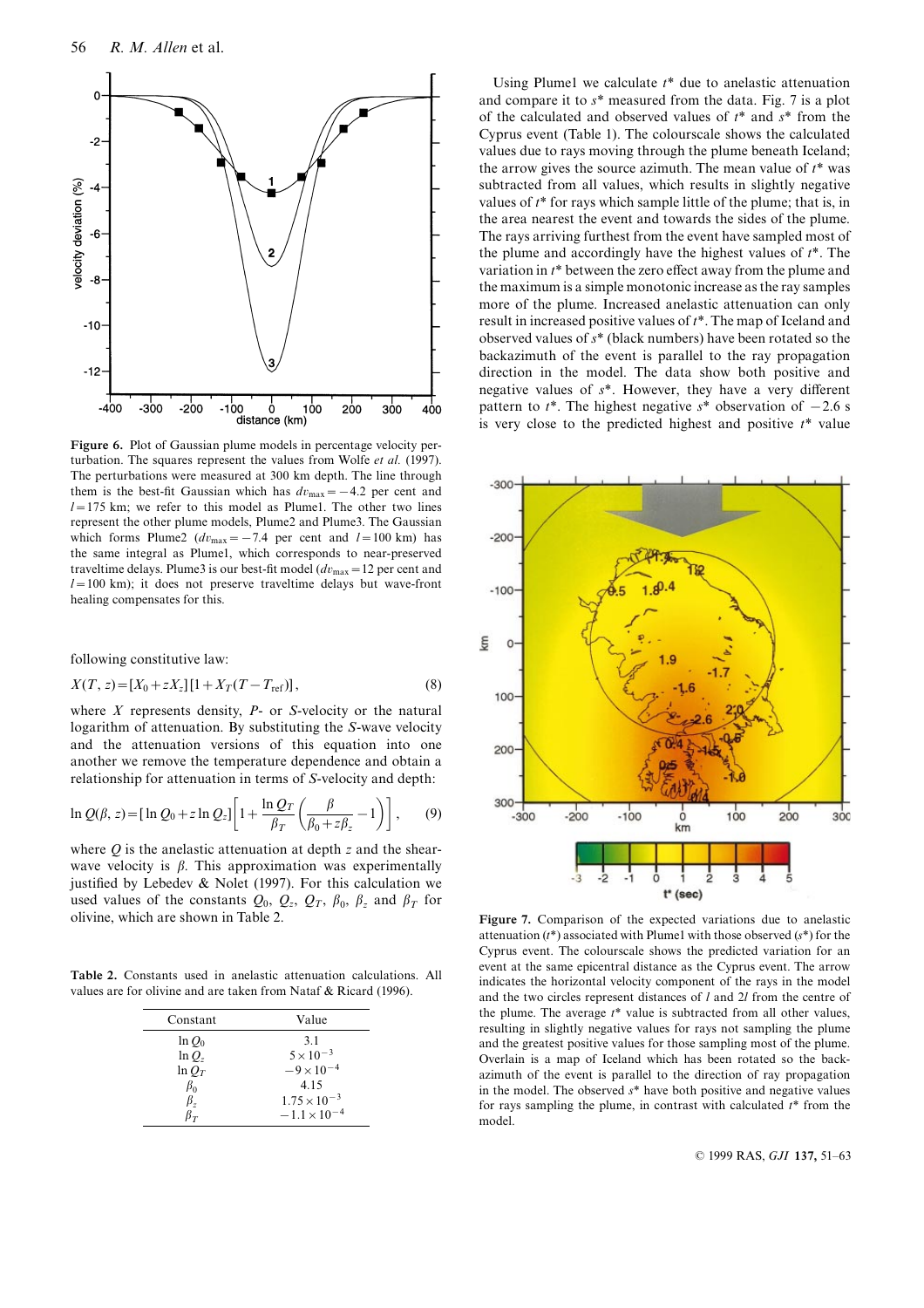of  $\sim$ 4 s. Clearly, anelastic attenuation cannot explain the magnitude of variations in  $s^*$  observed, nor can it model the very strong horizontal gradients in s\*.

#### 4.3  $d^*$ —diffraction and focusing

To study the diffraction effects around the plume we use a 2-D finite difference code (Marquering 1991). We consider the curved path of an incident teleseismic ray (Fig. 8a). The 2-D plane of the finite difference calculation is the plane perpendicular to this path (in and out of the plane of Fig. 8a). When we slice through the plume obliquely, the cylindrical plume appears elliptical as shown in Fig. 8(b). We use a major to minor axis ratio of 2, equivalent to the ray cutting the plume at  $30^{\circ}$  from the vertical, which is a typical angle for the rays in this study. The two ellipses (Fig. 8b) represent distances  $l$  and 2l from the centre of the plume, where the velocity perturbation has fallen to  $e^{-1}$  and  $e^{-4}$ , respectively.

We represent the incoming 3-D plane wave by a line source in this 2-D simulation, located at the bottom of the crosssection shown in Fig. 8(b). The use of a 2-D rather than a 3-D finite difference algorithm involves a small error, since vertical shifts in the wave front cannot be modelled. This error is akin to the linearization error in body-wave tomography, where ray bending is ignored. Lateral differences in the vertical shift may have an effect on the amplitudes but it is reasonable to assume that this is much smaller than the focusing. The latter is correctly modelled since we assume the plume to have cylindrical symmetry. The source used was a Berlage wavelet (Aldridge 1990), its shape chosen to include all frequencies in the useful frequency window of the data, 0.03-0.175 Hz. Its characteristic frequency, based on the rise time of the wavelet, is 0.07 Hz.

The waveforms were recorded throughout the finite difference plane. A horizontal line of waveforms (Fig. 8b) represents recordings at the same epicentral distance; that is, the recordings in a line across Iceland perpendicular to the backazimuth. The seismograms recorded from the top of the



Figure 8. Cartoon showing how the 2-D finite difference calculation was used to model the 3-D plume. (a) Cross-section through the mantle beneath Iceland parallel to the backazimuth of the event. It shows a ray diffracting through the mantle and arriving at a station on the far side of Iceland from the event. (b) The 2-D plane of the finite difference calculation; this is the plane including the ray in (a) and perpendicular to the paper. The two ellipses represent distances of  $l$  and  $2l$  from the centre of the plume. The line source enters at the bottom of (b) and is focused by the low-velocity plume in the manner shown by the curved bold lines to a focal point.

plane of Fig. 8(b) represent those recorded on the far side of Iceland from the event. A ray which arrives at the surface in the centre of Iceland has travelled an almost identical path to those arriving on the far side, except it has only travelled through half the plume. As we are using a 2-D plume model, the recorded seismogram at a position halfway through the plume in Fig. 8(b) is equivalent to the signal recorded at a station halfway across Iceland.

The synthetic waveforms were used to obtain  $d^*$  by the same method used to obtain s\* from the data. The Fourier transform was obtained and a spectral ratio calculated. While for the measured values of s\* the spectrum of one station was divided by that of another, to obtain  $d^*$  we divide each synthetic seismogram by the source wavelet spectra. The value  $d^*$  is then calculated by obtaining the best-fit linear gradient of  $\ln A/A_0$ versus frequency in the frequency window 0.03–0.175 Hz. Taking the spectral ratio with the source spectrum means that  $d^*$  will equal zero when there has been no diffraction. It will be positive when there has been defocusing of the higher frequencies relative to the lower, and negative when there has been relative focusing. Note that the reason for the sign is that the gradient is multiplied by  $-1/\pi$  to obtain  $d^*$ .

Diffraction of the wave energy around the plume results in a more complex pattern of  $d^*$  than caused by attenuation, as can be seen in Fig. 9. The wedge-shaped  $d^*$  variation beyond the plume is due to the development of a focal point and associated caustic. The frequency dependence of the focal-point position results in the maximum amplitude of higher and lower frequencies occurring at different distances beyond the plume centre, which is recorded in the value of  $d^*$ .

We first use Plume1 in the finite difference calculation and compare the resulting  $d^*$  variations with the observed  $s^*$ . Fig. 9(a) shows the calculated  $d^*$  variations as they would map on the Earth's surface; the scale in kilometres is shown along the horizontal axis. Iceland has a diameter of  $\sim$  350 km. The two circles represent distances  $l$  and  $2l$  from the centre of the plume, and the wave front propagates from the top of the diagram through the plume and towards the bottom, as indicated by the arrow. Diffraction around the plume results in three dominant stripes in the pattern of  $d^*$  parallel to the horizontal direction of ray propagation, with a negative band in the centre beyond the plume, flanked by higher-amplitude positive lobes. Plumel produces only low-amplitude  $d^*$ variations which do not develop closer than  $\sim$  300 km from the plume centre. Strong variations could thus not be observed on land in Iceland.

While Plume1 is not capable of producing  $d^*$  variations as close to Iceland as the variations in s\* observed, a model which is more highly diffracting could. The strength of the diffractor can be increased by increasing  $\delta v_{\text{max}}$  or decreasing l. While developing other models we initially chose to keep the integral of the velocity anomaly constant. Narrowing the plume (decreasing l) while increasing the velocity perturbation ( $\delta v_{\text{max}}$ ) results in the associated traveltime delays remaining nearly constant. Plume2 was derived from Plume1 in this way; Fig. 6 shows the velocity model. *l* has been reduced to 100 km and  $\delta v_{\text{max}}$  increased to  $-7.4$  per cent. Fig. 9(b) shows  $d^*$  resulting from Plume2. The effect is to move the onset of the  $d^*$ variations closer to the centre of the plume, such that they can be observed at stations in Iceland.

Plume3 is derived from Plume2 by increasing the velocity perturbation further but without changing l. In developing this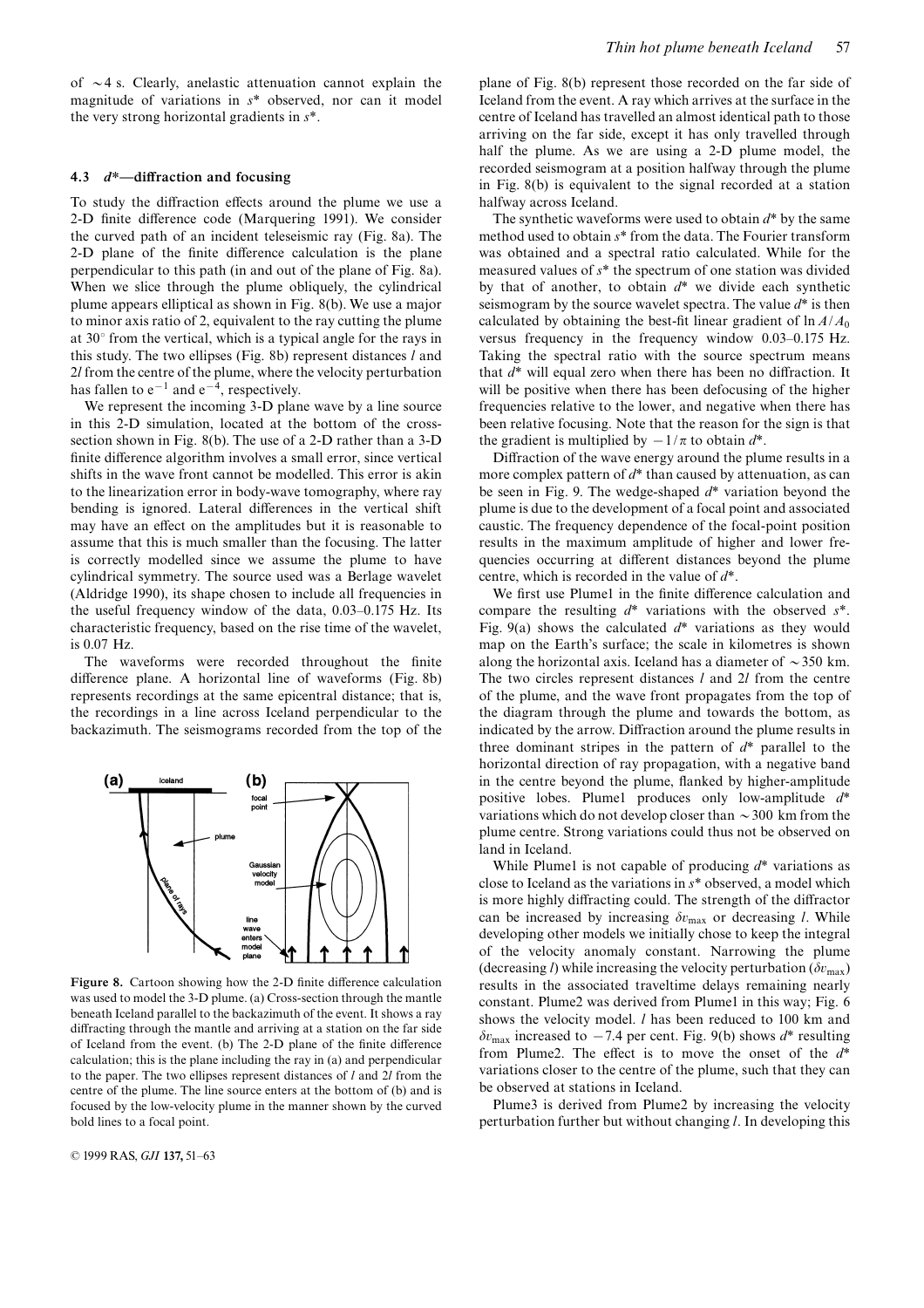



Figure 9. Apparent  $d^*$  variations due to diffraction for our three plume models. The plots are map view and show the  $d^*$  variations as they would be observed for shear-wave arrivals in Iceland; the horizontal and vertical scales are the same. Each plot shows an area of  $600 \times 600$  km. Iceland is approximately 350 km in diameter. The circles represent distances of l and 2l from the centre of the plume. The horizontal component of the velocity for the rays in the model is shown by the arrow.  $d^*$  has been shaded and contoured. The contour interval is 1 s; zero is not contoured. (a)  $d^*$ variations for Plume1 ( $dv_{\text{max}} = -4.2$  per cent and  $l = 175$  km), the best-fit model to the structure of Wolfe *et al.* (1997). (b)  $d^*$  variations for Plume2  $(dv_{\text{max}} = -7.4$  per cent and  $l = 100$  km). (c)  $d^*$  variations for Plume3  $(dv_{\text{max}} = -12$  per cent and  $l = 100$  km), our best-fit model.

model we drop the constant traveltime constraint because we found it impossible to satisfy the data otherwise. Plume3 results in larger ray theoretical traveltimes than Plume1 or Plume2; the implications of this are discussed below. Fig. 6 shows the velocity model and Fig. 9(c) the apparent  $d^*$ variations. The effect of such a change is first to move the onset of the d\* anomaly closer to the centre of the plume and second to cause the positive lobes to merge.

## 5 OUR BEST-FIT MODEL

In our study we experimented with different plume models, calculated the  $d^*$  variations and compared them with  $s^*$ observed from the four events. We found that Plume3 provided the best qualitative fit between  $d^*$  and  $s^*$ . Figs 10(a)–(d) show  $d^*$  values calculated from Plume3 as colourscale. The arrow indicates the direction of wave-front propagation in the model. Overlain is a map of Iceland and the observed  $s^*$  values for the four events. The maps have been rotated so the backazimuths of each event are parallel to the direction of wave-front propagation in the model.

The correlation between  $d^*$  and  $s^*$  is good for Plume3. The model explains most of the  $s^*$  variations, unlike the  $t^*$ variations or  $d^*$  from Plume1 and Plume2. For each event we optimize the location of the centre of the plume by displacing it up to 60 km to obtain the best fit between  $s^*$  and  $d^*$ . These small variations would presumably be accounted for by slight asymmetries in the real plume. The wedge-shaped region of  $d^*$ values shows good agreement between  $d^*$  and  $s^*$ —the positive and negative values correlate, as do the locations of peak values.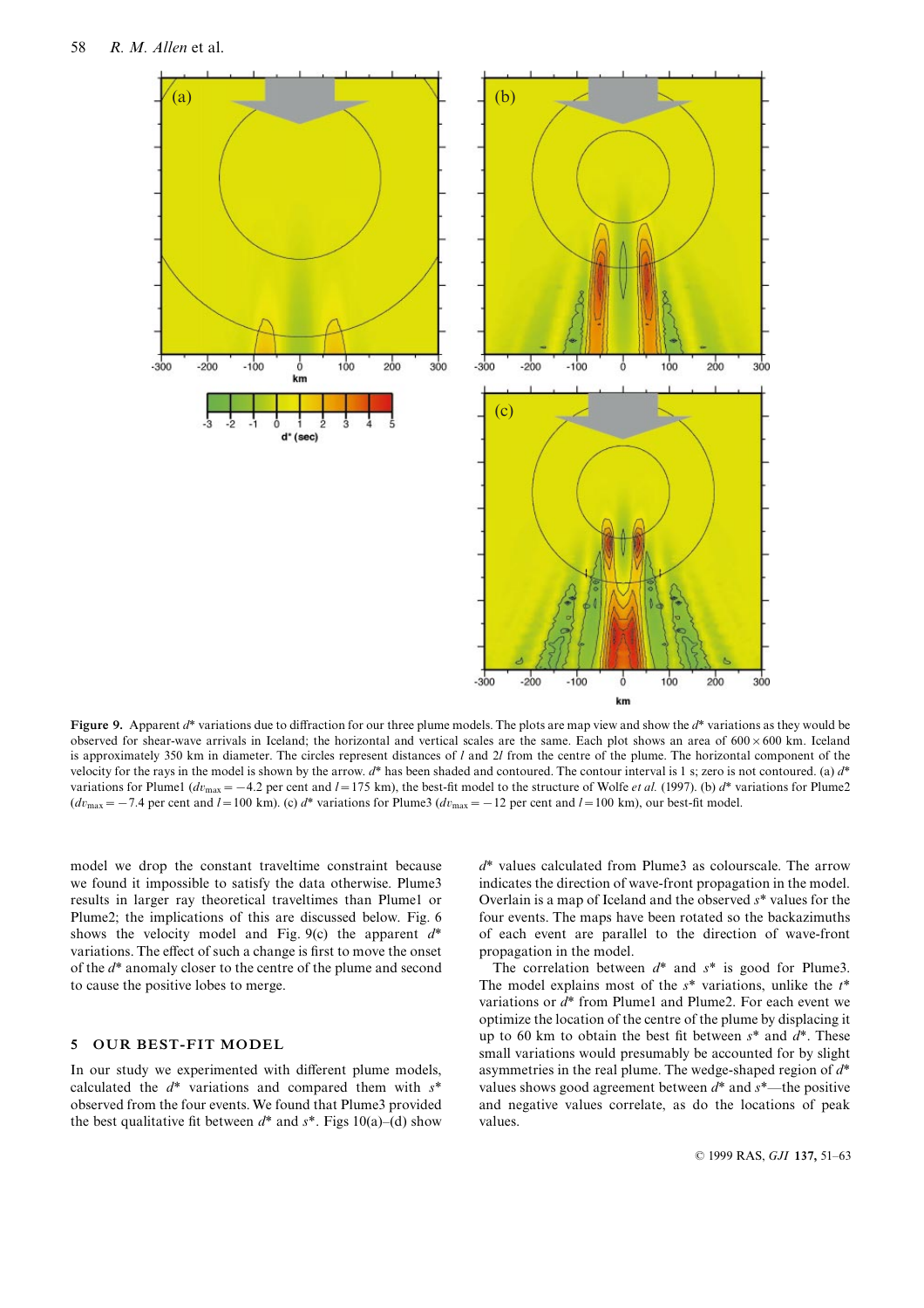

Figure 10. Comparison of the apparent  $d^*$  variation due to diffraction through our best-fit model (Plume3), with  $s^*$  observed for four teleseismic events. The colourscale shows the predicted  $d^*$  for rays traveling with a horizontal velocity component indicated by the arrow. The observations and the map of Iceland have been rotated such that the backazimuth for each event is parallel to the direction of ray propagation in the model. The circles indicate distances of  $l$  and  $2l$  from the centre of the plume. The plots show good agreement in terms of the pattern of positive and negative values of  $d^*$  and  $s^*$ . (a)  $s^*$  for the Cyprus event of 1996 October 9. (b)  $s^*$  for the Aegean event of 1996 July 20. (c)  $s^*$  for the Kashmir event of 1996 November 19. (d) s\* for the Peru event of 1996 November 12.

It is difficult to quantify the goodness of fit of our modelling, since we primarily aimed for a qualitative agreement between the scatter shown in the observations of  $s^*$  and in the modelled  $d^*$ . Fig. 11 shows the statistical distribution of the  $s^*$  and  $d^*$ values obtained. Fig. 11(a) is a histogram of the  $d^*$  values calculated from Plume3. The histogram does not include  $d^*$  values between  $-0.1$  and 0.1, of which there are several thousand corresponding to all the points not affected by the plume model. The distribution shows a steady increase in the number of  $d^*$  values from  $-3$  to 0.5 s. There is a significant drop in the number of positive values, although the distribution extends to higher positive values than negative.

Fig. 11(b) shows the equivalent histogram for all  $s^*$  observations. It shows the same distribution. There is a gradual increase in the number of values from  $-3.5$  to 2 s, then fewer but higher positive values. The s\* distribution is shifted relative to  $d^*$  as we impose the condition that the average value of  $s^*$  is zero: this is not the case for  $d^*$ . The  $s^*$  distribution is also a little broader than  $d^*$ , which we expect due to the effect of heterogeneity being excluded from our simplified plume model. Heterogeneity also explains variations in observations for rays that have not sampled the plume. The variations in Fig. 10(d) in the Westernfjord area (top right of the figure) range from  $-2.0$  to 0.5 s, somewhat smaller than variations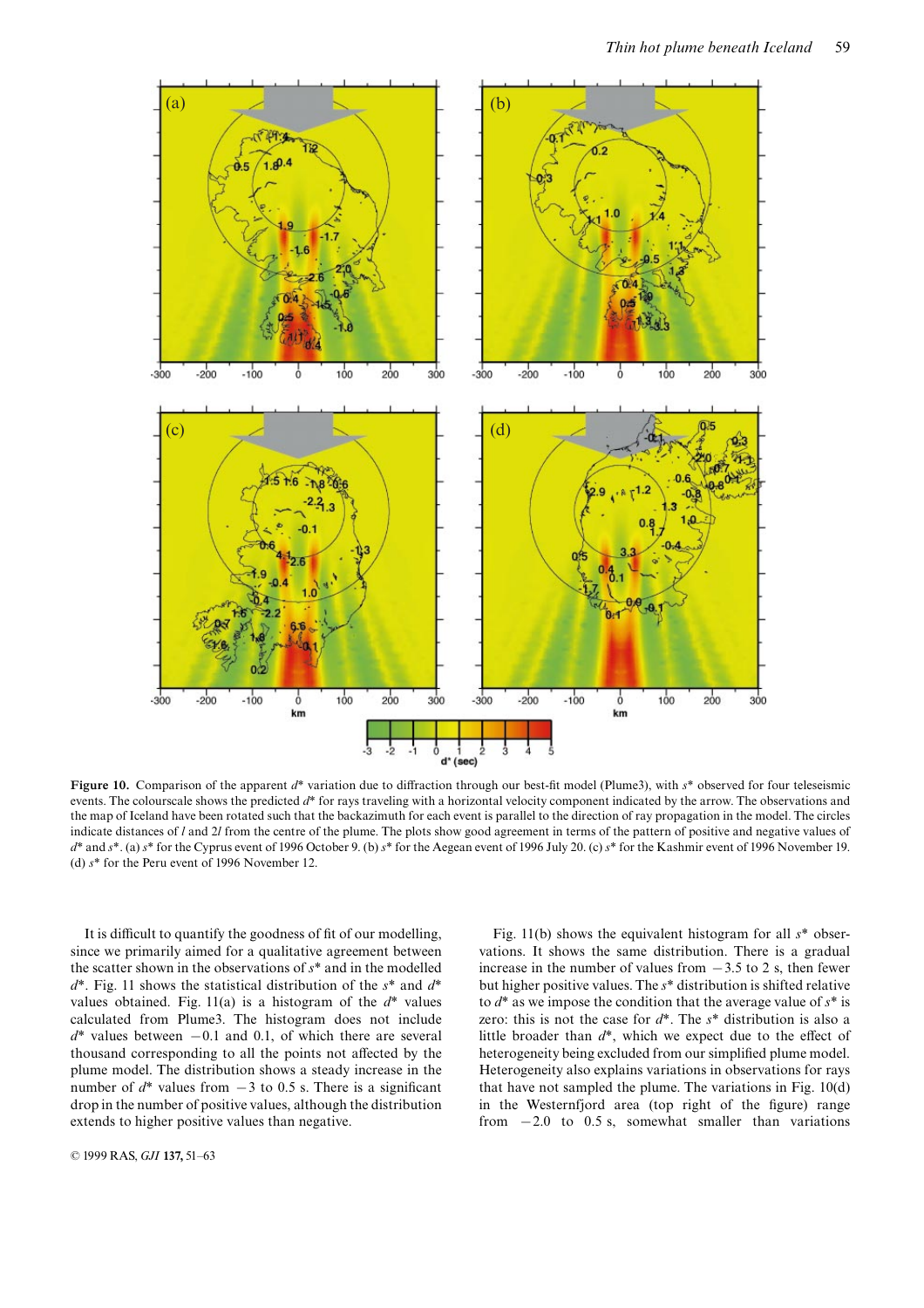

Figure 11. Histograms showing the distribution of  $d^*$  and  $s^*$  values. (a) Calculated  $d^*$  values for Plume3. The several thousand near-zero (between  $-0.1$  and 0.1)  $d^*$  values have been removed from the distribution. They mainly represent rays which have not sampled the plume. (b) Observed  $s^*$  values for the four teleseismic events (Table 1).

observed in the wake of the plume, and less structured than the swaths of focused and defocused waves. Such variations could be modelled by introducing the effects of the plume head, which is missing from our cylindrical plume. Smaller heterogeneities beneath the stations may also have an effect. These variations could be included in a fully 3-D calculation, but only at great expense in terms of computer resources. Since this would also lead to a highly underdetermined problem, we did not attempt 3-D modelling.

Our starting model (Plume1) was a best-fit model to the velocity model of Wolfe et al. (1997) for the Iceland plume. However, it was not capable of producing the observed variations in  $d^*$ . Our best-fit model, Plume3, is both narrower and has a greater maximum velocity anomaly than Plume1; this is to be expected when we consider the methods of seismic tomography. Seismic tomography requires a degree of both damping and smoothing to prevent the propagation of errors. This results in velocity perturbations being reduced and the velocity structure being broadened. Wolfe et al. (1997) discuss resolution tests which indicate the plume can be no broader but do not discuss any tests suggesting its minimum width. If our model is a good representation of the Iceland plume, then the methods used by Wolfe et al. (1997) damped the maximum S-velocity anomaly from  $-12$  per cent (Plume3) to  $-4.2$ 

per cent. In addition, the plume radius, 100 km for Plume3, was broadened to 175 km. This suggests that the seismic tomography methods used by Wolfe et al. (1997) resulted in 65 per cent damping and 75 per cent broadening, which is within the resolution limits of their model (Wolfe, personal communication, 1997). These percentages do not take into account the effects of wave-front healing, however, which reduce the observed delay time and thus the magnitude of the velocity anomaly.

# 6 WAVE-FRONT HEALING

Our best-fit plume model, Plume3, has a significantly higher maximum velocity anomaly  $(dv_{\text{max}}=-12 \text{ per cent})$  than tomographic estimates; for example,Wolfe et al. (1997) found a maximum S-velocity anomaly of  $-4.2$  per cent (Plume1). Such a difference in velocity should be observed in traveltime delays in Iceland. S-wave arrival-time anomalies of  $\sim$  7 s would be expected for Plume3, but only  $\sim$  3 s for Plume1.

In the recent ICEMELT experiment on Iceland, Bjarnason et al. (1996) reported relative delay times for  $P$  and  $S$  waves greater than 1 and 3 s, respectively. In our preliminary study of the HOTSPOT data we find relative delay times of up to 3 and 6.5 s for  $P$  and  $S$  waves, respectively.

The difference between the calculated traveltime anomalies (ray theoretical) and those observed is explained by wave-front healing. We estimate the wave-front healing effect at the same frequency typically used to pick teleseismic S-wave arrivals on Iceland. We do this using our synthetic waveforms, which have a characteristic frequency of 0.07 Hz, calculated from the rise time.

To calculate the total reduction of the traveltime delay due to wave-front healing, we subtract the ray theoretical traveltimes in our model (without ray bending) from those calculated from the synthetic waveforms. We pick the times on the synthetic waveforms by finding the time at which the amplitude of the wavelet has risen to a specified amplitude. Fig. 12 shows the reduction in traveltime delay that would result for our three plume models. Plume1 (Fig. 12a) results in very little wavefront healing at distances that could be observed on land in Iceland (Iceland is  $\sim$  350 km across). The delay time is reduced by 1 s due to healing for Plume2 (Fig. 12b). Plume3 (Fig. 12c) has a more significant effect, with a reduction in delay time of up to 3 s. These times can be considered as both the reduction in absolute traveltime due to healing and a reduction in relative delay times across Iceland as the healing only affects arrivals on the far side of the plume relative to the event.

We superimpose the velocity perturbation of Plume3 on IASP91 to calculate the maximum relative S delay time across Iceland of 7 s. Fig. 12 shows that wave-front healing could reduce that by as much as 3 s to a 4 s relative delay time, which is within the range observed. The size of these traveltime reductions due to wave-front healing makes it difficult to determine the true velocity anomaly for narrow plumes. An increase in the velocity anomaly may not be observed in terms of arrival time as the increased delay time is countered by a reduction in delay time due to wave-front healing.

#### 7 DISCUSSION

We have shown that the pattern of  $s^*$  observations from shear-wave arrivals for four events at various azimuths can be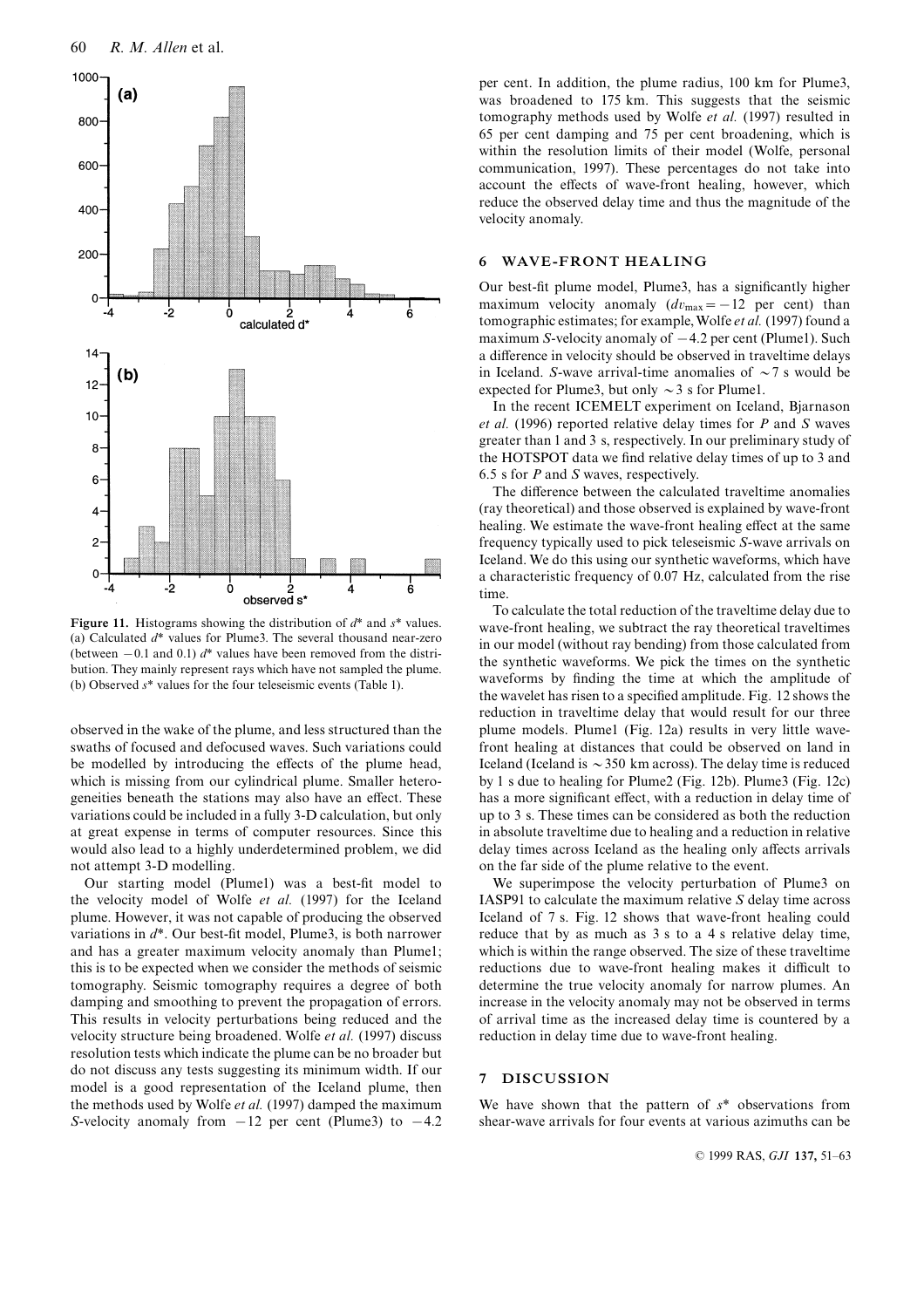

Figure 12. Reduced traveltime delay due to wave-front healing for our three plume models. The reduced traveltime is calculated by subtracting arrival time in the finite difference calculation from the ray theoretical arrival time. The horizontal component of the velocity for the rays in the model is indicated by the arrow. The circles indicate distances of l and 2l from the centre of the plume. The reduced delay time is contoured at 0.1, 1, 2, 3 s, etc. The healing only affects arrivals on the far side of the plume from the event. As a result it affects both the absolute delay and the relative delay across Iceland. (a) Reduced traveltime delay due to wave-front healing for Plume1, the best fit to the velocity model of Wolfe et al. (1997). There is little effect. (b) For Plume2 the effect is increased due to the reduced width of the plume—there is up to a 1 s reduction in traveltime delay. (c) For our best-fit model (Plume3) the reduced delay time can be as much as 3 s at distances observable in Iceland.

explained in terms of diffraction effects around a cylindrical plume model with  $l=100$  km and  $\delta v_{\text{max}}=-12$  per cent. Considerations of the anelastic attenuation  $(t^*)$  and diffraction  $(d^*)$  effects have been kept separate. The total observed variation is due to the sum of the two, eq. (5).

Combination of the two effects for our best-fit model, Plume3, is problematic as our finite difference calculation does not allow the correct computation of  $t^*$ . A ray theoretical estimate is inappropriate as empirical equations relating Q to velocity such as that used in Section 4.2 only hold for small velocity perturbations. We are still confident in our best-fit model, however, as the two effects, attenuation and diffraction, result in very different patterns of  $s^*$  variation. Diffraction results in alternating bands of positive and negative d\* values. Attenuation, however, results in a single maximum, grading from zero effect away from the plume to a positive maximum for a ray sampling most of the plume. The width of the  $t^*$ anomaly will also be broader than indicated in Fig. 7, and probably broader than Iceland even for the narrow plume we suggest. This is due to the Fresnel zone. The true width of the area sampled by the `ray' is greater than one wavelength; that is, it is greater than 100 km for S waves. As a result, all rays arriving in Iceland will sample a large portion of the plume. The  $t^*$  effect will therefore be fairly constant across Iceland, and will be subtracted from our s\* values with the baseline shift.

Our estimates of plume width and velocity anomaly (Plume3) are significantly narrower and greater than previous, seismology-based estimates. Ray theoretical calculations suggest such a model produces larger traveltime variations than those observed. We find the effect of wave-front healing to be significant, however, reducing the observed relative delay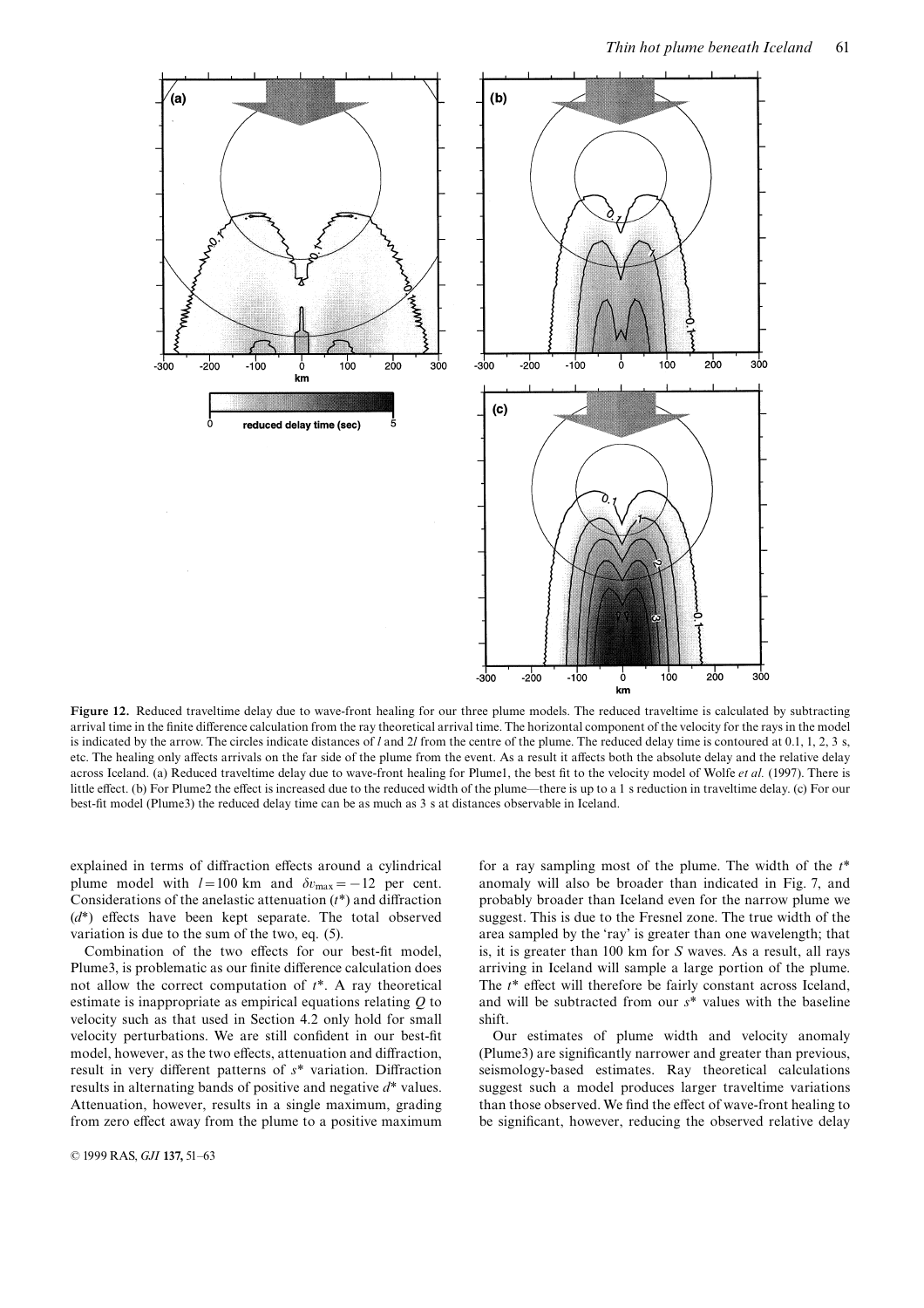time by up to 40 per cent. This reduces the predicted relative delay times for Plume3 to within the range observed. This effect makes it impossible to observe large S-velocity anomalies in narrow plumes from traveltimes. An increased S-velocity anomaly is countered by the increased wave-front healing, resulting in little change in delay time.

While wave-front healing explains the difference between the velocity anomaly of Plume3 and previous, seismology-based estimates, it cannot explain the difference in plume width. We believe this to be due to the smoothing effects of tomographic methods. Our data favour a plume width l of the order of 100 km rather than the 175 km found by Wolfe et al. (1997).

Dynamical plume models based on surface observables in the North Atlantic provide another source of evidence for Icelandic plume structure. In such models the plume flux is well constrained; however, there is a trade-off between plume radius and maximum velocity anomaly, which is related to plume temperature. Ribe et al. (1995) compare a hot, narrow plume (temperature contrast  $\sim$  250 °C, radius  $\sim$  60 km) with a broader, cooler one (temperature contrast  $\langle 100 \degree C$ , radius  $>300$  km). The broad plume model provides the best fit to observed depth anomalies along the Reykjanes Ridge, to the southwest of Iceland, but does not satisfy other observables, for example geochemistry and traveltime delays (Ito et al. 1996).

Ito et al. (1996) used a 3-D variable-viscosity dynamical plume beneath a diverging lithospheric lid. They too found that a broad, cool plume (temperature contrast  $75^{\circ}$ C, radius 300 km) produced the best fit to observed crustal thickness and topographic and gravity anomalies. However, their narrow, hot plume (temperature contrast  $170^{\circ}$ C, radius 60 km) matches the 87Sr/86Sr anomaly, which is considered to be the signature of primordial plume material. They also noted that the traveltime delays associated with the broad plume were less than half the magnitude of those observed. They concluded that the narrow plume is more appropriate for Iceland. Our model, with  $l=100$  km, falls between the 'broad' and 'narrow' plumes of Ito et al. (1996).

It is difficult to make a temperature estimate based on our  $-12$  per cent S-velocity anomaly. We do not aim to do that here, but instead to illustrate that a  $-12$  per cent S-velocity anomaly does not necessarily suggest temperatures outside the range of geochemically favoured estimates, which lie between 150 and 300 °C (e.g. McKenzie 1984; Sleep 1990; Shen *et al.* 1996). Simply using the laboratory measurements of Isaak (1992) on olivine we would obtain a  $\delta T$  of  $\sim 1600$  °C. This estimate does not include effects such as attenuation and partial melt fraction. The dispersive effects of attenuation could reduce  $\delta T$  by a factor of 2 to  $\sim 800$  °C (Karato 1993). In addition, the effects of small fractions of partial melt are significant and highly non-linear. A minute fraction of partial melt can easily result in a large drop in S-wave velocity if intergranular slip occurs. The aspect ratio of melt pockets is more important than the fraction of partial melt (Walsh 1969). Faul et al. (1994) estimate that the temperature could be reduced by an additional  $\sim$  400 °C per per cent melt. They also note that this number is highly dependent on the aspect ratio of the melt inclusions. When these effects are combined, our  $-12$  per cent S-velocity anomaly becomes compatible with the geochemically favoured estimates of plume temperature. S-velocity anomalies in excess of 10 per cent have also been found by Van der Lee  $&$  Nolet (1997) in the upper mantle beneath the western US.

# 8 CONCLUSIONS

(1) We have successfully modelled the Icelandic plume as a cylindrical anomaly with a Gaussian-shaped velocity perturbation. The plume which fitted the frequency-dependent amplitude variations of S-wave arrivals across Iceland best had a maximum S-wave velocity perturbation of  $-12$  per cent, falling to  $1/e$  of that value at  $l=100$  km from the plume centre.

(2) This estimate of plume geometry is narrower, and it has a higher S-velocity anomaly than previous seismology-based estimates. This is because seismic tomography introduces broadening and dampening of the velocity model, whereas finite difference modelling of diffraction effects does not.

 $(3)$  The diffraction effects of the Iceland plume have a more significant effect on observed amplitude variations (as a function of frequency), i.e. t\*, than anelastic attenuation.

(4) In the case of the narrow plume that we have suggested here, wave-front healing can result in a reduction of observed relative delay times across Iceland of up to 40 per cent for teleseismic  $S$  waves at 0.07 Hz (the centre of the frequency band used for picking S arrivals). Wave-front healing counters any increased delay resulting from a greater velocity anomaly.

#### ACKNOWLEDGMENTS

This work was funded by NSF EAR/9417918 and NERC GST/02/1238.We would like to thank Tony Dahlen for regular discussions, Paul Friberg and Sid Hellman from the IRIS-PASSCAL project for their continuing support in the field and data handling operations, and all the Icelandic farmers who are lodging our instruments. The figures were produced with GMT (Wessel & Smith 1995).

#### REFERENCES

- Aldridge, D.F., 1990. The Berlage wavelet, *Geophysics*, 55, 1508-1511. Bhattacharyya, J., Masters, G. & Shearer, P., 1996. Global lateral variations of shear wave attenuation in the upper mantle, J. geophys. Res., 101, 22 273-22 289.
- Bjarnason, I.T., Wolfe, C.J., Solomon, S.C. & Gudmundson, G., 1996. Initial results from the ICEMELT experiment: body-wave delay times and shear-wave splitting across Iceland, Geophys. Res. Lett., 23, 459^462.
- Courtney, R.C. & White, R.S., 1986. Anomalous heat flow and geoid across the Cape Verde Rise: evidence for dynamic support from a thermal plume in the mantle, Geophys. J. R. astr. Soc., 87, 815-867.
- Davies, G.F., 1989. Mantle convection model with dynamic plate; topography, heat flow and gravity anomalies, Geophys. J. R. astr.  $Soc.$  98, 461 $-464.$
- Faul, U.H., Toomey, D.R. & Waff, H.S., 1994. Intergranular basaltic melt is distributed in thin, elongated inclusions, Geophys. Res. Lett., 21, 29^32.
- Halderman, T.P. & Davis, P.M., 1991. Qp beneath the Rio Grande and East African Rift zones, J. geophys. Res., 96, 10 113^10 128.
- Houseman, G.A., 1990. The thermal structure of mantle plumes: axisymmetric or triple-junction?, Geophys. J. Int., 102, 15-24.
- Isaak, D.G., 1992. High-temperature elasticity of iron-bearing olivines, J. geophys. Res., 97, 1871-1885.
- Ito, G., Lin, J. & Gable, C.W., 1996. Dynamics of mantle flow and melting at a ridge-centered hotspot: Iceland and the Mid-Atlantic Ridge, Earth planet. Sci. Lett., 144, 53-74.

© 1999 RAS, GJI 137, 51-63